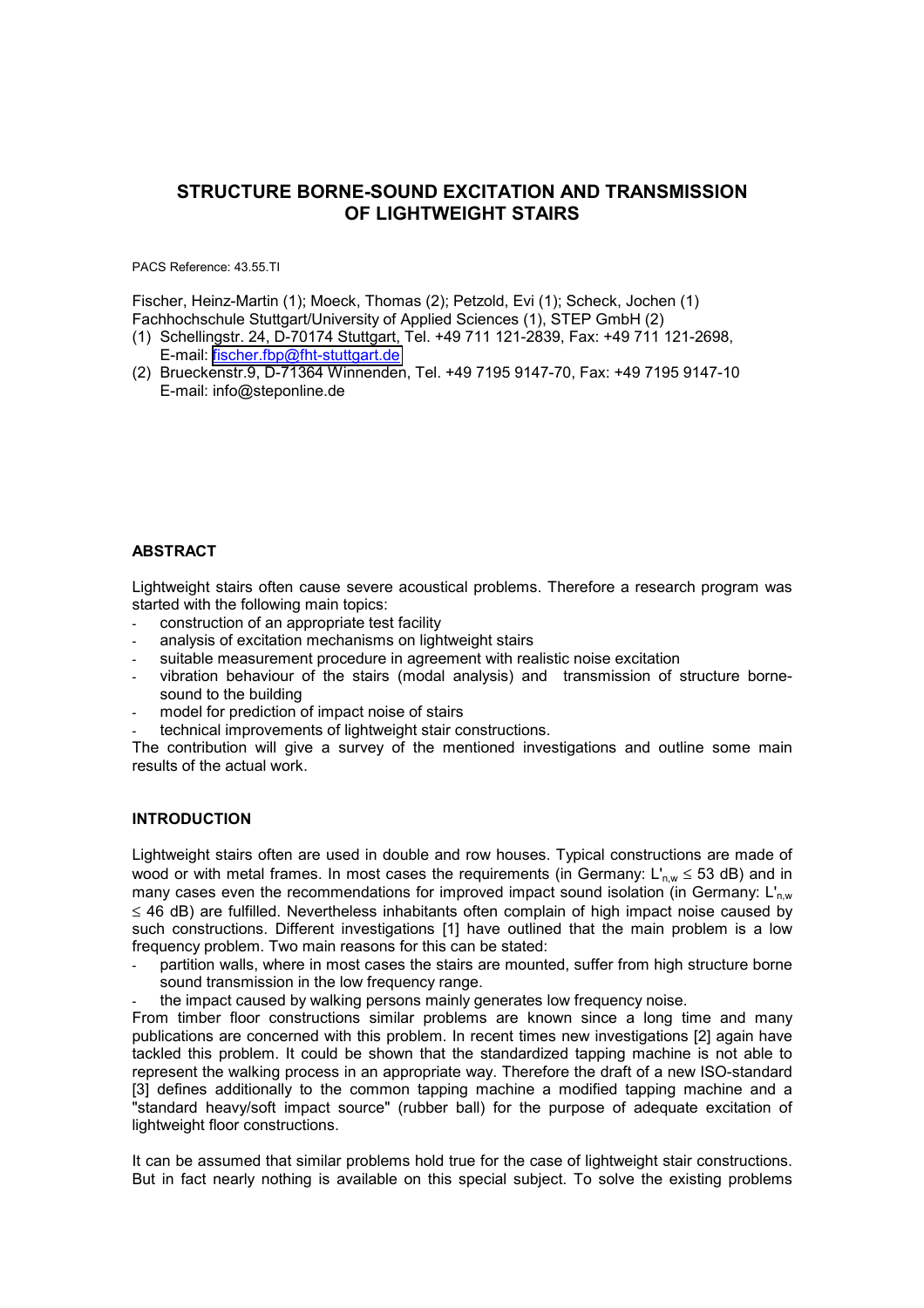within a research program some main problems of measuring methods, impact noise excitation and transmission are investigated. The present report outlines some results of the actual work.

#### **A NEW TEST FACILITY FOR TESTING IMPACT NOISE OF STAIRS**

In building acoustics it is common use to characterize the acoustical behaviour of building components (e.g. walls, floors, windows etc.) by experimental tests which are executed in appropriate test facilities. Measuring procedures and test facilities clearly are standardized an the results of those investigations are used for the acoustical description of the products, for planning the sound protection in buildings and for improvements of the constructions. All this is not the case for stairs and therefore appropriate methods to solve the acoustical problems of lightweight stairs are not available. To overcome this shortcomings the first step in the described research program was to design and establish a suitable test facility for testing the acoustical characteristics of stairs.

The most essential requirements for the intended test facility have been the following topics:

- representation of typical building constructions (heavy solid or lightweight constructions)
- single or double leaf constructions for the partition walls
- vertical, horizontal and diagonal transmission of impact noise
- different ground plans of the investigated stairs
- implementation of the relevant and applicable requirements of the ISO-140 standards concerning test facility and measuring methods of impact noise.

The result was a complete new and unique ensemble of seven rooms being arranged according to **figure 1**. The test building completely is isolated from the surroundings and consists of three individual sections divided completely each from the others by constructional breaks. The two rooms lying on top of each other at the left side represent a heavy solid construction with CaSi-blocks at the side walls and concrete plates for the floors. The position and size of the staircase windows in the floors are in accordance with the most common situations in real building practice. So different types of stairs with different ground plans can be build in and tested. Some examples are shown in **figure 2.** The separating walls to the adjoining rooms in the middle section of the test building are exchangeable and can be constructed as single as well as double walls. So the stairs can be tested in combination with any type of heavy partition walls. The same principle can be realized at the two rooms at the right section for lightweight building constructions. In this section also the floor between the superimposed rooms is exchangeable. The reason is to represent lightweight constructions by a certain combination of lightweight floor and lightweight separating wall and to investigate the acoustical behaviour of a stair under these conditions. The rooms in the middle section serve as receiving rooms. Additionally in these rooms impact noise transmission from spiral stairs can be investigated on heavy as well as on lightweight floors. So altogether this test facility offers an unique test field for acoustical testing and improvement of stairs. In the meantime the new test facility could be used for a number of investigations some of which shortly will be reported in the following sections.

## **IMPACT NOISE EXCITATION OF LIGHTWEIGHT STAIRS**

With respect to the situation being found at lightweight floor constructions it seems to be one of the most important tasks also to have a realistic description of the excitation and transmission processes being typical for lightweight stairs. For this reason different noise sources were used for different investigations. Excitation by an impulse hammer was used to define the relevant transfer functions of the transmission paths. Force spectra and sound pressure level spectra were measured for the excitation of stair constructions by the standardized tapping machine, a modified tapping machine as being described in [3], a rubber ball similar to that being described in [3] and by walking persons. Similar to the case of lightweight floors it can be stated that also in the case of lightweight stairs the tapping machine does not deliver a reliable description of the real walking excitation by human walkers. The walking person generates a force spectrum with predominant low frequencies whereas the tapping machine (as well known) produces a spectrum with increasing amplitudes at high frequencies. In contrast to this the modified tapping machine (which is defined in [3] as the standardized tapping machine placed on an elastic layer with specified dynamic stiffness) gives a good characterization of the real walking process.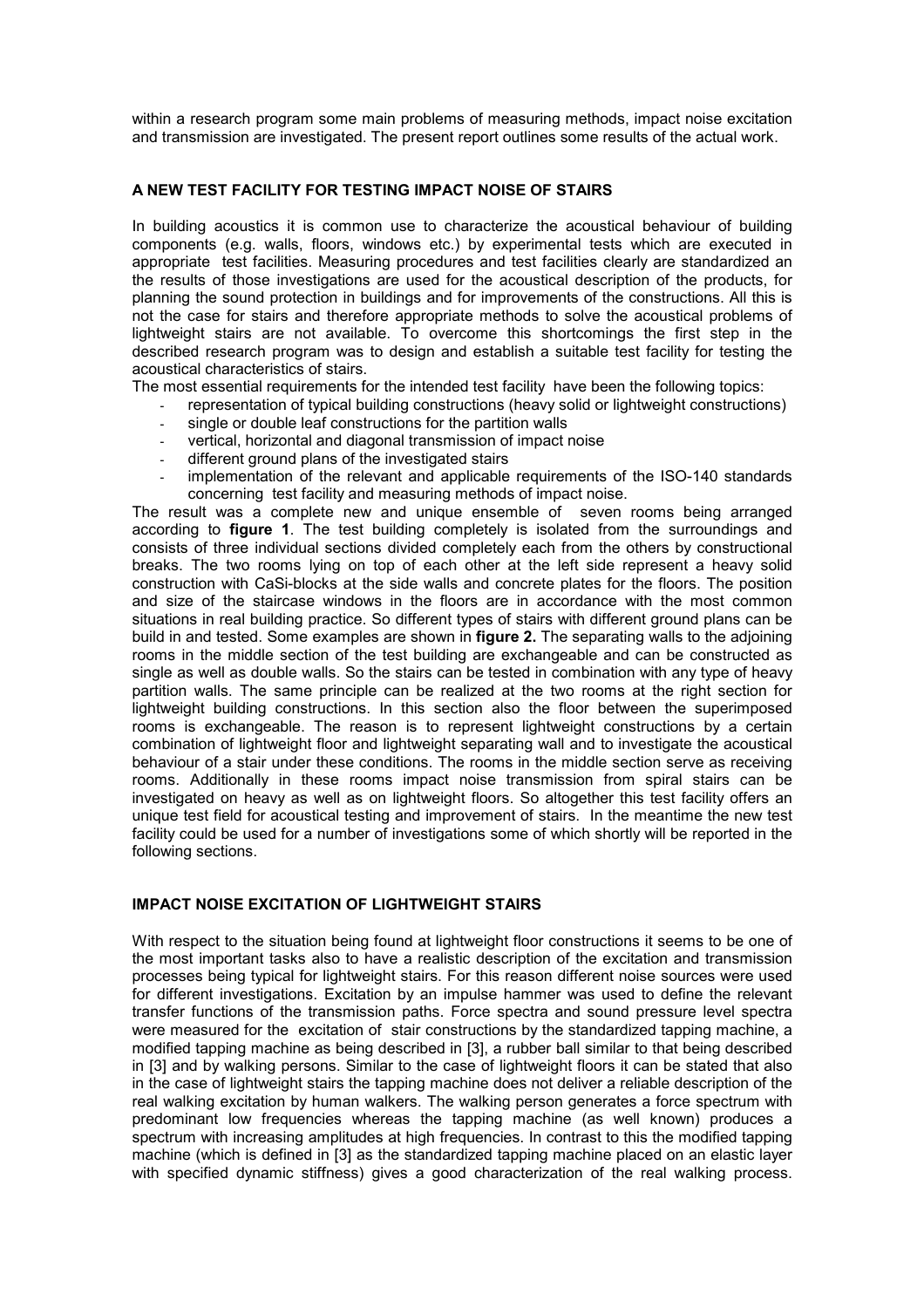Additionally it could be shown that also the specified rubber ball [3] delivered a force spectrum being suitable to describe the excitation of the lightweight structure by persons. But in this case it was not the complete walking process over the complete staircase but the single step on only one step which properly can be characterized by the single impulse of the rubber ball.

Comprehensive studies were executed to investigate the characteristics of noise excitation by different walking situations. For this purpose a lightweight stair construction as being shown in **figure 3** was mounted at a heavy single leaf wall (CaSi-blocks). Each of the wooden steps of this stair is mounted by a pair of steal bolts directly to the wall using elastic coverings of the bolts inside the wall. The characteristic features of the walking situations were: male/female walkers, walking upstairs and downstairs, different weight of the walkers, different footwear, individual walking velocity and intensity. The complete spread of sound pressure level spectra (measured in the adjoining room behind the wall) is shown in **figure 4.** Altogether the excitation by a walking person can be described as an reproducible process. Different weight of the walking persons does not influence the spectra very much whereas different shoes have an substantial influence on the shape of the spectra and the amplitudes. Differences between walking upstairs or downstairs are not significant in the interesting low frequency range. **Figure 5** shows a comparison between a walking person (walking downstairs), the tapping machine and the modified tapping machine. Again it can be seen that only the modified tapping machine delivers a realistic description of the walking process. Additionally it can be shown by other experiments, that the rubber ball characterizes rather well a single step of a person or a jumping child.

#### **ANALYSIS OF VIBRATION BEHAVIOUR BY MEANS OF MODAL ANALYSIS**

The vibration behaviour of the stair described in **figure 3** was investigated by means of modal analysis. **Figure 6** shows the mean transfer function which was gained for one step of this stair (see **figure 7**). In the interesting low frequency range up to about 800 Hz the vibration behaviour of a step is characterized by predominant eigenfrequencies. It could be shown that the same frequency pattern can be obtained at the other steps of the stair so that the described vibration behaviour is characteristic for this stair. Additionally a very similar vibration behaviour was found for the same stair type which was mounted in a real building under comparable building conditions. So it can be assumed to describe the essential vibration behaviour of the stair sufficiently by adequate laboratory tests. Some examples for the measured vibration pattern are shown in the **figures 8 - 10**.

#### **FURTHER INVESTIGATIONS**

As a first approach for a prognosis model of impact noise of a stair the procedure being described in [4] and [5] for waste water systems and technical equipment was adopted for lightweight stairs. In this case the excitation quantity of the stair measured in a laboratory is adjusted to the individual transfer function in a certain building. Despite of some severe restrictions for the application of this model the preliminary results seem to be encouraging.

The next investigations will deal with acoustical improvements of lightweight stairs. All investigations will be executed in the new test facility using the alternative impact noise sources and including the experimental results of modal analysis and of transmission functions. Additionally psychoacoustic studies have been started to rate the impact noise of lightweight stairs by psychoacoustic quantities.

#### **REFERENCES**

- [1] Kurz, R., Schnelle, F.: "Schallschutz von Montagetreppen", Fortschritte der Akustik, DAGA 2000 Oldenburg
- [2] Scholl, W., Maysenhölder, W.(1999): "Impact Sound Insulation of Timber Floors: Interaction between Source, Floor, Coverings and Load bearing Floor", Journal of Building Acoustics, Volume 6, number1: 43-61.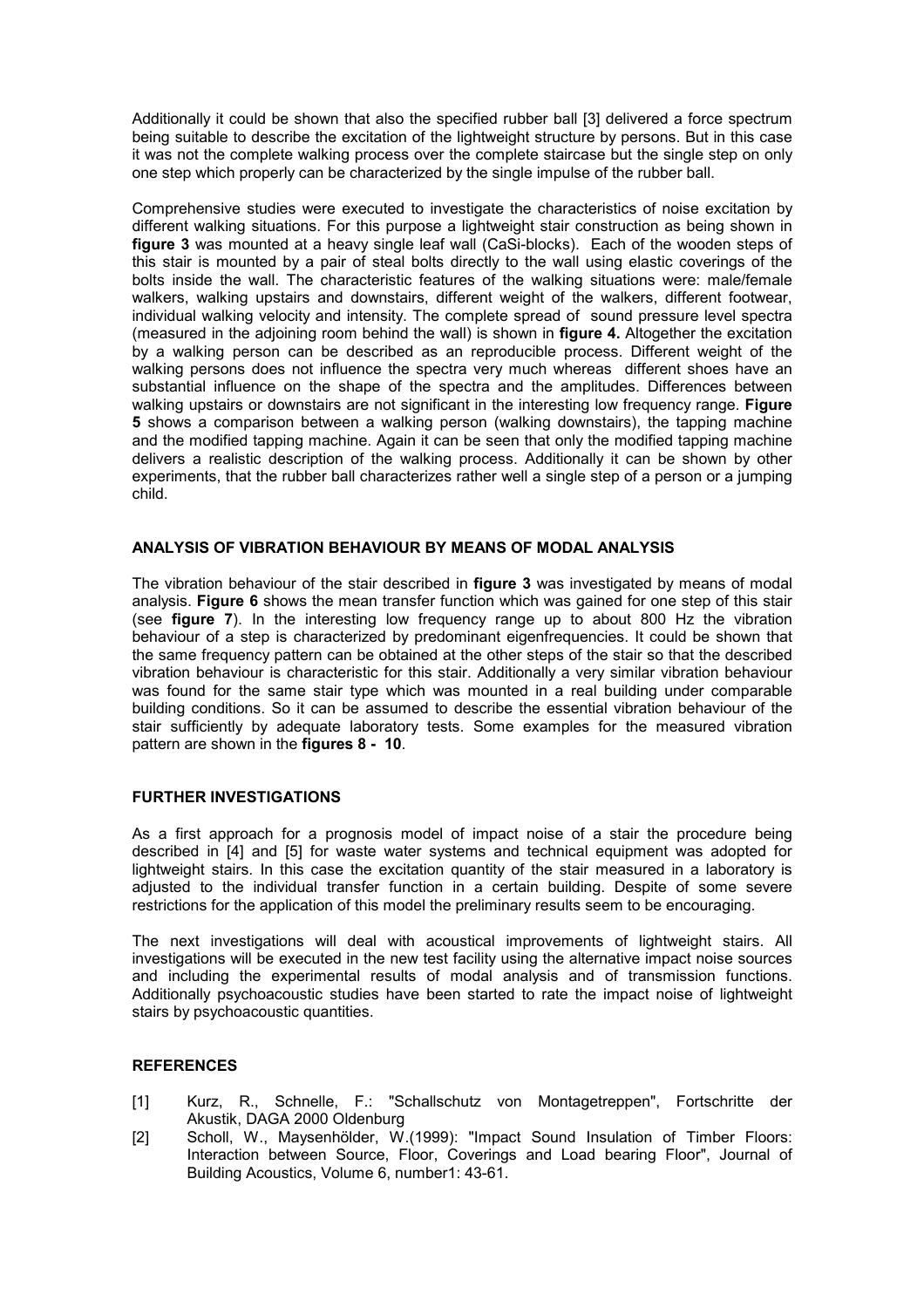- [3] ISO/CD 140-11 (2001): Acoustics Measurement of sound insulation in buildings and of building elements, part 11: "Laboratory measurements of the reduction of transmitted impact noise by floor coverings on lightweight framed standard floors"
- [4] prEN 14366 (Febr 2002): "Laboratory measurement of noise from waste water installations"
- [5] Fischer, H-M.: "Determination and Use of Transfer Functions to Describe Structure borne Sound Transmission Caused by Equipment and Installations", 17<sup>th</sup> International Congress on Acoustics 2001, Rome



**Figure 1**: Sectional view of the new test facility for stairs



Figur**e 2**: Examples of different ground plans of stairs to be tested in the test facility



**Figure 3**: Investigated lightweight stair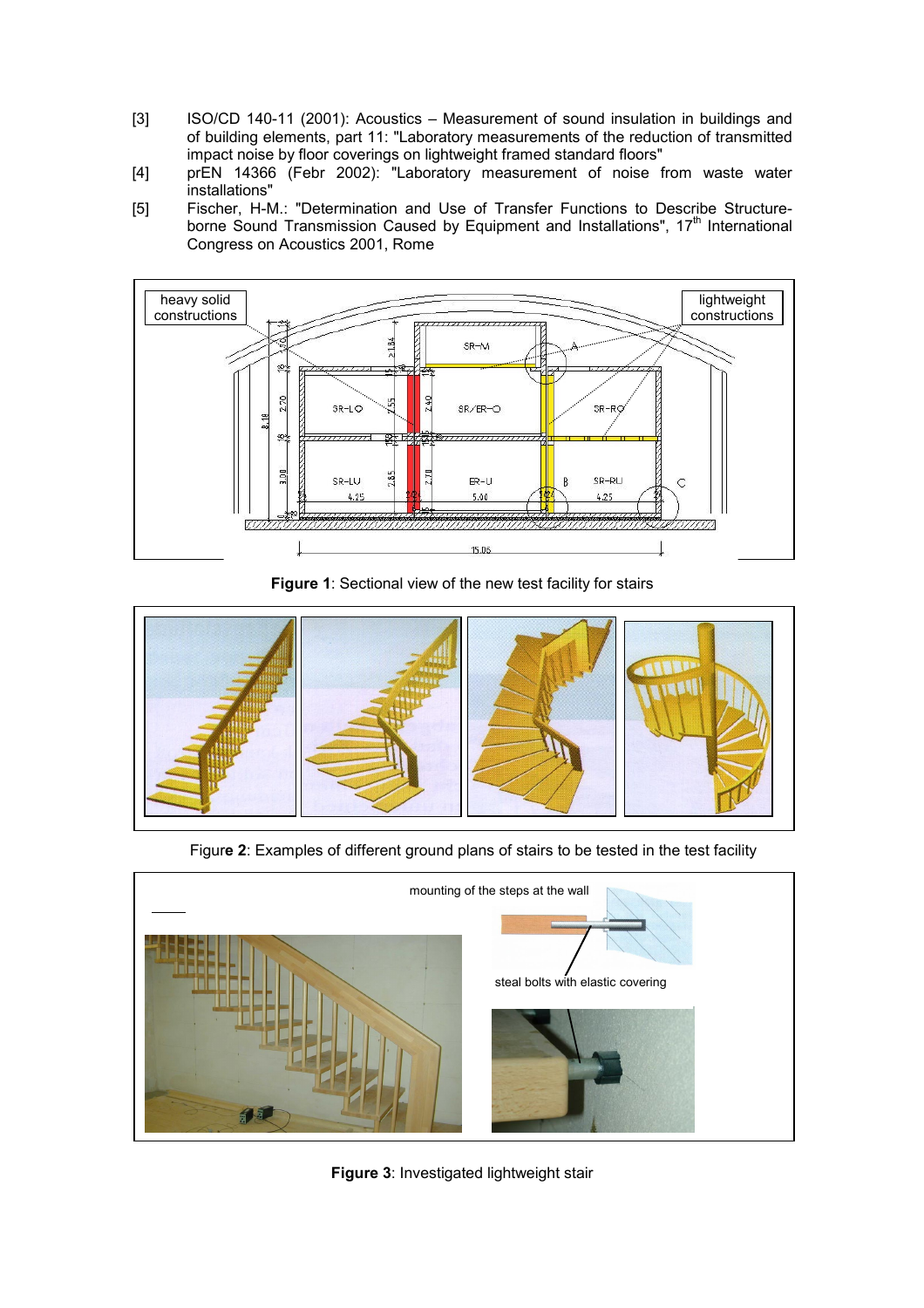### **Figure 4**:

Spread of measured walking noise excited by different persons with different shoes (mean value and standard deviation)



## **Figure 5**:

Comparison of impact noise of the stair measured in the adjoining room

.......walking downwards

- tapping machine
- modified tapping machine



## **Figure 6**:

mean value of transfer function obtained by modal analysis for step No. 8

investigated stair: see figure 3